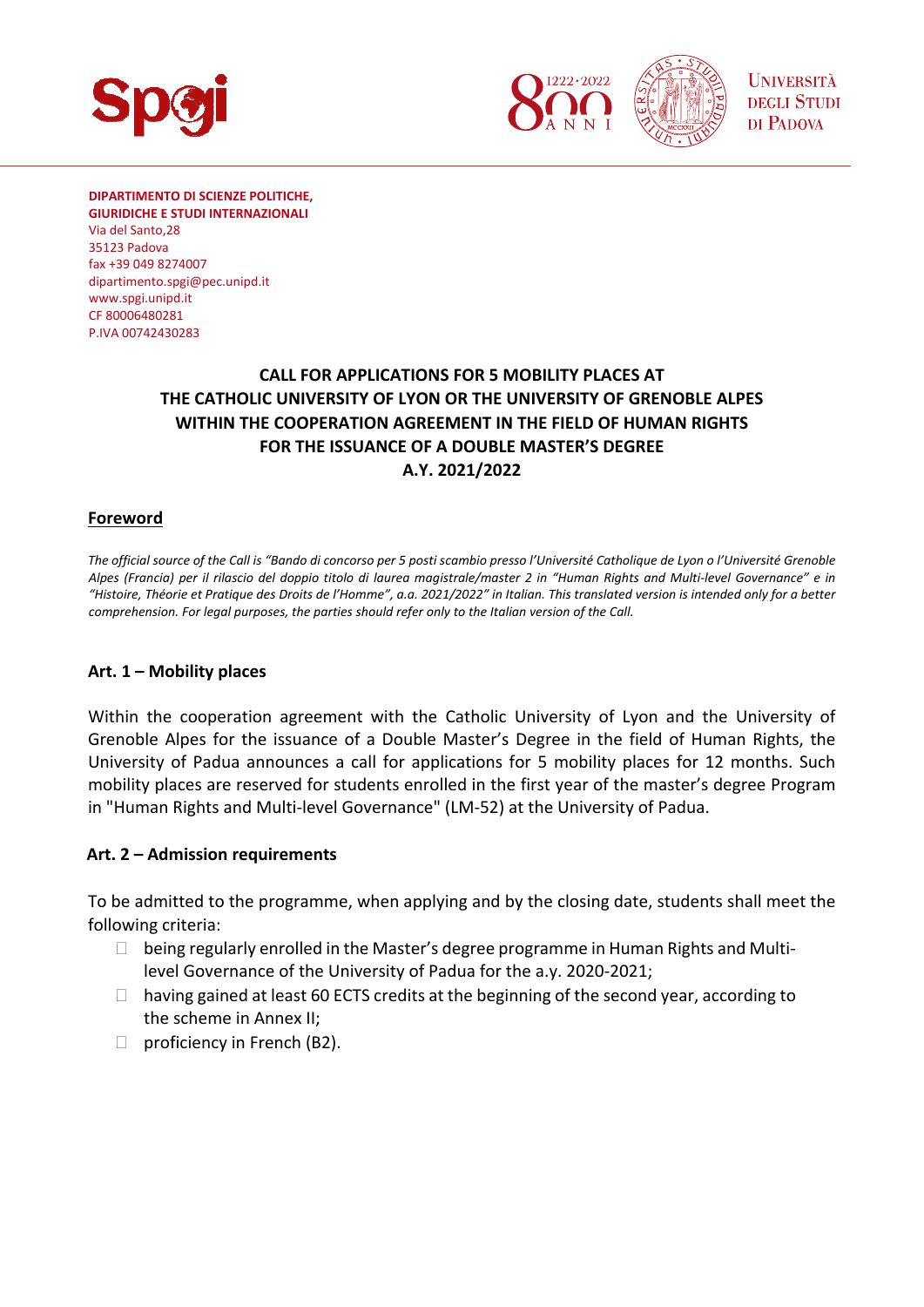The admission of the students with less than 60 ECTS credits will be subject to an additional assessment by the Academic Board of the University of Lyon/Grenoble. Students admitted with this requirement will still have to gain the ECTS credits missing to reach 60 ECTS credits at the University of Padua.

#### **Art. 3 – Application procedure**

Students interested in a mobility place shall apply through the annexed form (Annex I), within and not later than 1:00 PM on February 26<sup>,</sup> 2021.

The application form shall be submitted through one of the following options:

1. By ordinary post **(Please note: The date of the postmark will not be taken into consideration)** to the attention of Dr. Blerina Brami.

Università degli studi di Padova

Dipartimento di Scienze Politiche, Giuridiche e Studi Internazionali

Via del Santo, 28 ‐ 35123 Padova

2. By hand to Internationalization Office of the Department of Political Science, Law and International Studies, via del Santo 28 – 2st floor, room 02013, from Monday to Friday, from 10:00 am to 1:00 pm. Should the applicant not be able to hand the application form in person, a third party can do it by written proxy. Should this be the case, a copy of the applicant's ID card is also needed;

3. By certified e-mail to: dipartimento.spgi@pec.unipd.it.

4. By email to: internazionalizzazione.spgi@unipd.it.

For further information contact Dr Blerina Brami (email internazionalizzazione.spgi@unipd.it.tel. Please put "Double Degree in Lyon/Grenoble" as the email subject; 049 8274082).

Applicants, on their own responsibility, should provide personal information, date and place of birth, permanent address, address for this call for applications purposes, phone number and email address.

The documents listed below shall be annexed to the application form. Failing to do so will result in the exclusion of the applicant from the selection.

- □ Self-certification of the Master's degree programme, certifying the list of the passed exams with related marks and ECTS credits gained;
- $\Box$  Motivation letter explaining the reasons why the applicant wishes to participate;
- $\Box$  European curriculum vitae format in English (available online at: http://europass.cedefop.europa.eu/en/documents/curriculum‐vitae);
- $\Box$  Copy of a valid Passport or Identity card;
- $\Box$  For non-EU citizens: copy of a valid residence permit.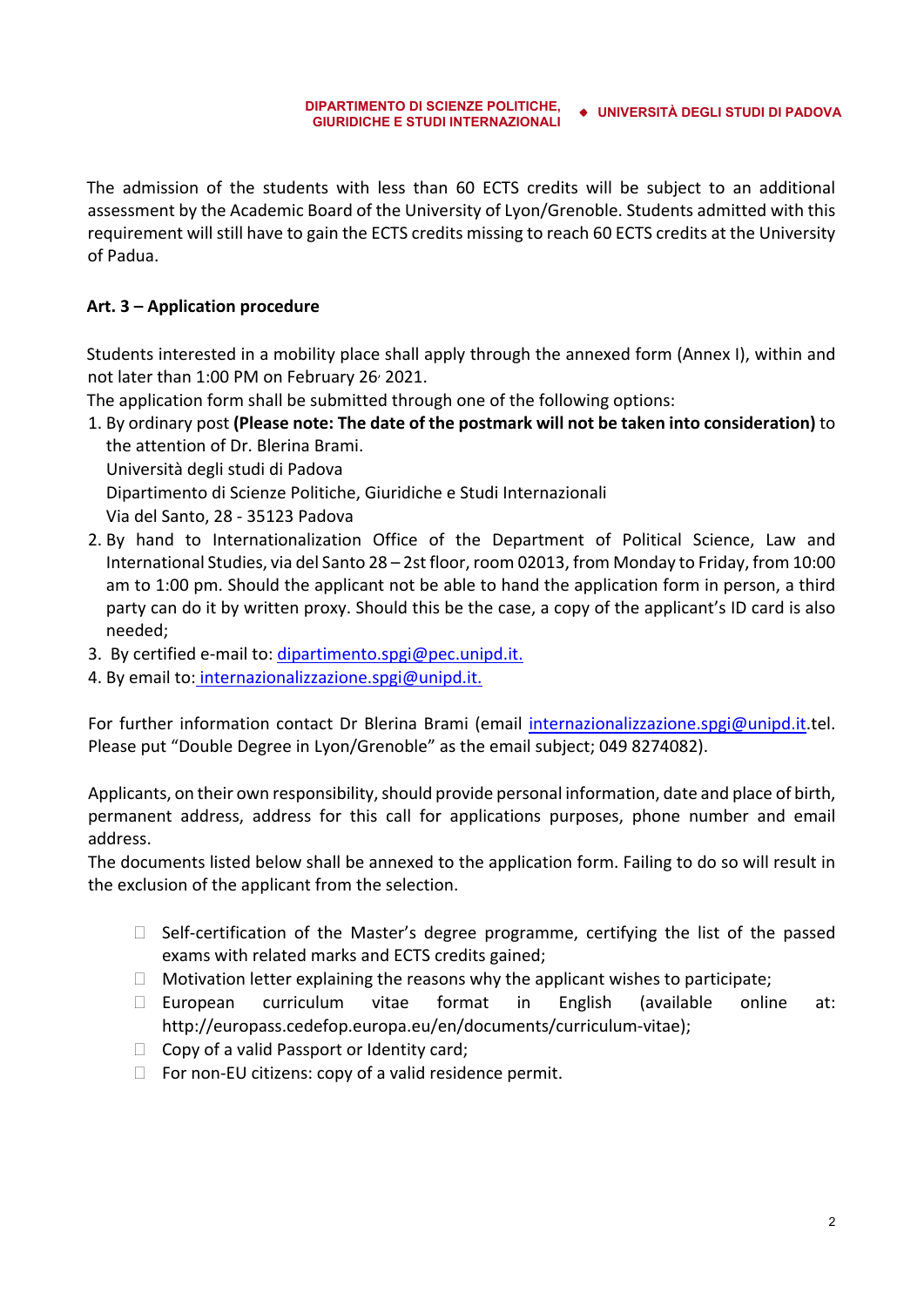Application forms lacking the requested data and/or documents shall be invalid and the applicant shall be excluded from the selection.

### **Art. 4 – Selection criteria**

The application forms considered valid shall be assessed by a Committee according to the following criteria:

- Weighted average of the grades of the exams taken in the master's degree programme
- **D** Motivation letter:
- □ Curriculum vitae;
- Knowledge of French language;
- nterview;
- Other academic qualifications.

The interview date is scheduled **on March 11, 2021 at 13.00 am** in the Office of Prof Paolo De Stefani in via del Santo 77, 1st floor. Candidates should be in possession of their ID card. Candidates failing to attend the interview shall automatically be excluded from the selection.

#### **Art. 5 – Selection procedure and ranking list**

The Committee shall draw up the ranking list. Assessment criteria are outlined below:

- $\triangleright$  From 0 to 40 points: weighted average marks;
- $\triangleright$  From 0 to 10 points: other academic qualifications;
- $\triangleright$  From 0 to 40 points: motivation letter, curriculum and interview;
- From 0 to 10 points: Knowledge of Polish language.

The minimum score required to be inserted in the ranking list is 60/100.

The ranking list shall be published at the Internationalization Office of the Department of Political Science, Law and International Studies, via del Santo 28 – 1st floor, and on the Department's website http://www.spgi.unipd.it/didattica/mobilita‐internazionale/doppio‐diploma on **March 16, 2021.** These are the only means of communication. Candidates will not receive personal communication, neither written nor by telephone.

The selected candidates must present themselves at the place and time reported in the final ranking list for formal acceptance, according to the form specially prepared by the competent office. Should a selected candidate withdraw the place or fail to accept the place within the fixed term, the following eligible candidate on the ranking list shall be awarded the place.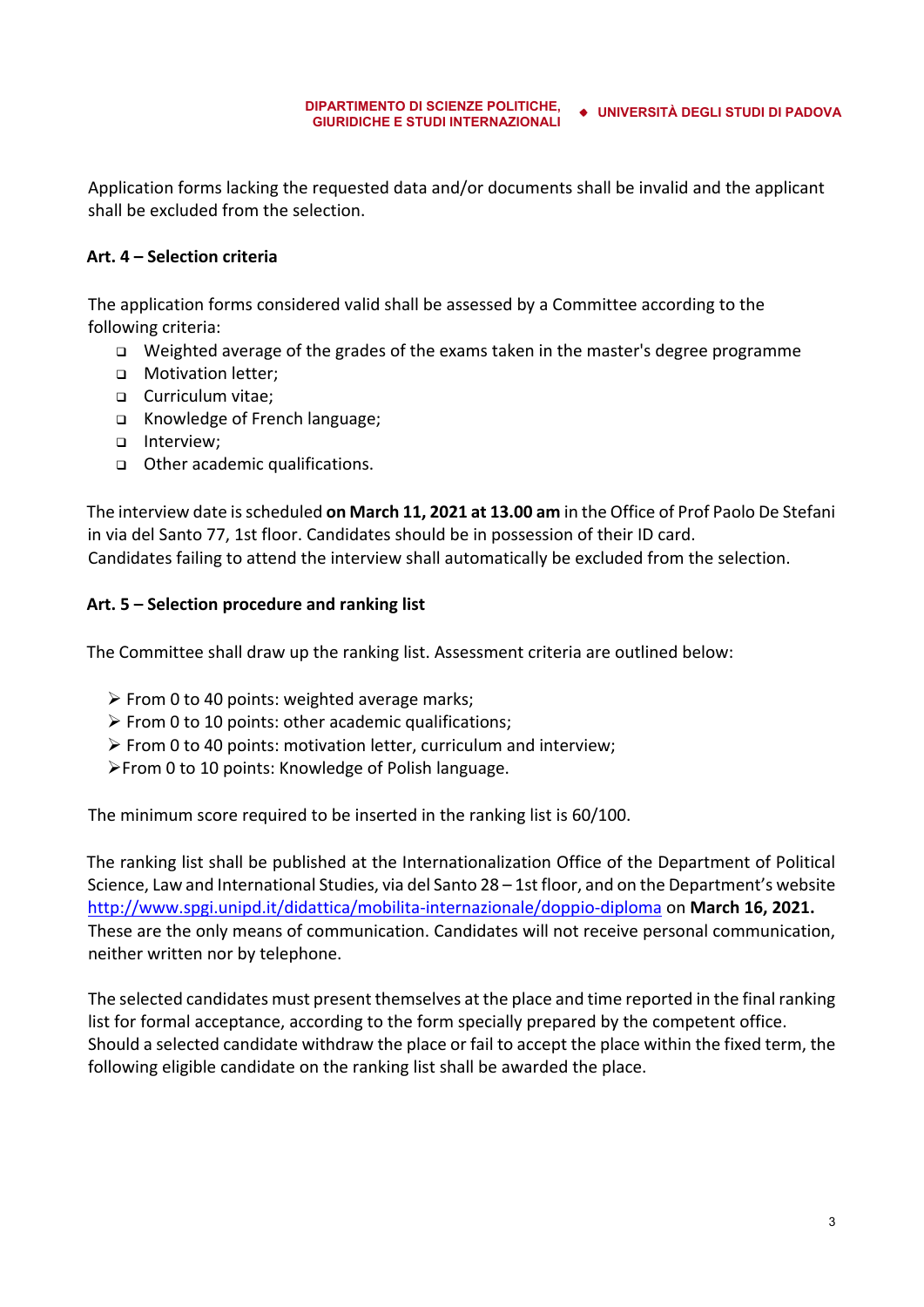#### **Art. 6 – Financial support**

Students shall receive financial support from funding allocated by the University of Padua. The financial support depends on the actual number of days spent at the host university (up to a maximum of 12 monthly financial support – 360 days).

Financial support is subject to the annual approval of the University of Padua. Before departure, selected students should sign the financial agreement stating the amount of and the way in which the financial support is issued.

The issuance of the grant is strictly connected to the participation to the programme and the attainment of the two degrees.

Students selected for the mobility place shall be exempted from paying fees at the host university. However, during their period abroad, students will still be enrolled at the University of Padua and, therefore, should pay the university fees to the University of Padua on a regular basis.

#### **Art. 7 – Study Plan**

Following consultation with the professors of both the University of Padua and the host university, selected students should draft a study plan (Learning Agreement) of the activities to carry out abroad. The Learning Agreement shall be drafted before the departure and, if necessary, be promptly updated after the departure.

In order to obtain the double degree, students must gain 60 ECTS credits in Padua and 60 ECTS credits in Lyon/Grenoble, in total 120 ECTS credits (including 18 ECTS credits of the final examination).

The study plan is defined in the Annex II.

At the University of Lyon/Grenoble classes will be delivered in French

#### **Art. 8 ‐ Refinement of enrolment at the host university**

In order to finalize the enrolment the host University may ask the selected candidate to produce the following documents translated into French:

- ‐ enrolment certificate with exams of the Master's degree course;
- ‐ bachelor degree diploma (first cycle degree diploma);
- ‐ certificate with exams of the bachelor degree;
- ‐ high school diploma;

.

‐ school report from the last year of secondary/high school;

Additional documents may be required based on procedures established by the host university.

Selected students are responsible for the preparation of the documents and for the completion of the enrolment procedure within the deadlines established by the host university.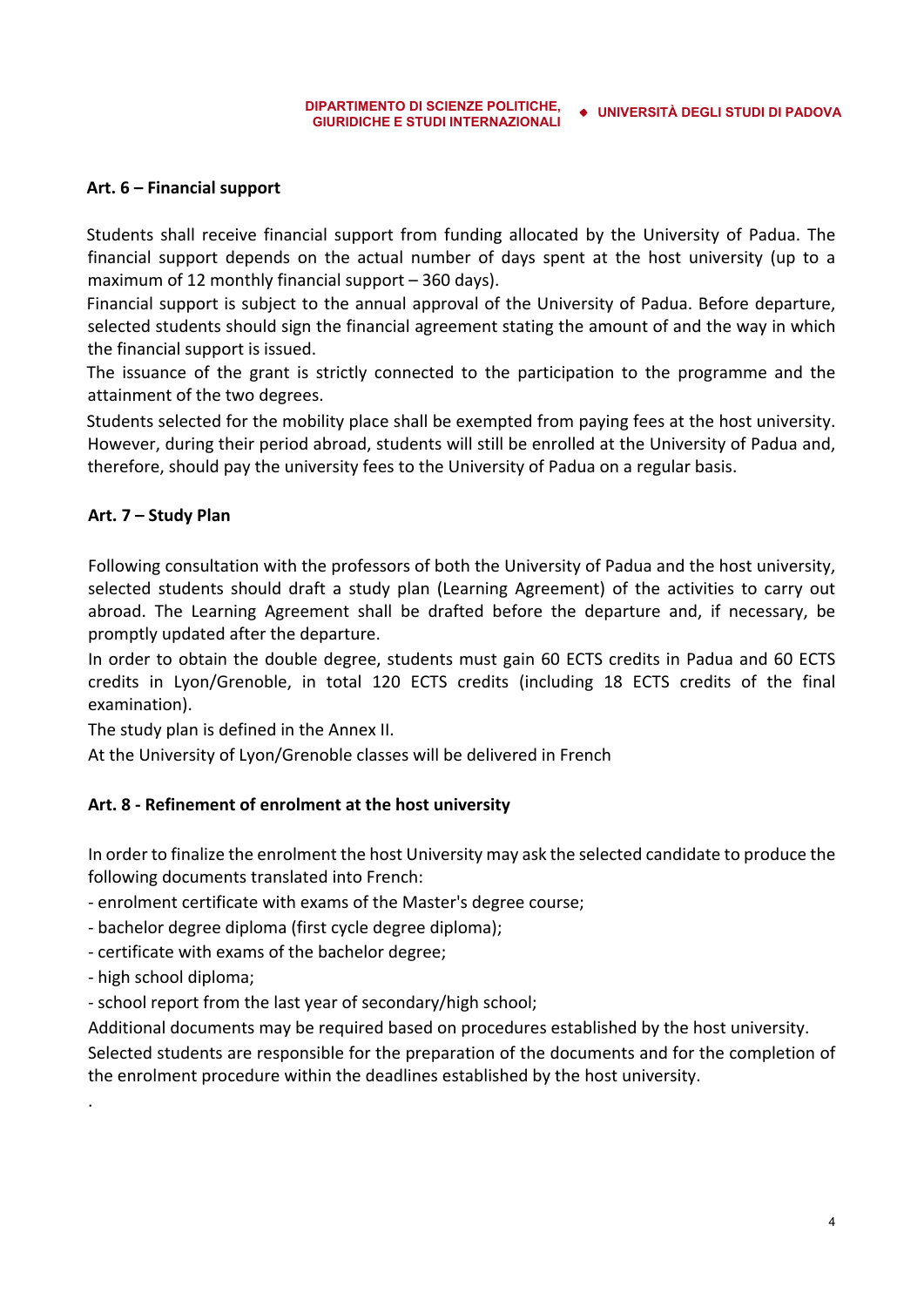**ANNEX I** 

## **CALL FOR APPLICATIONS FOR 5 MOBILITY PLACES AT THE CATHOLIC UNIVERSITY OF LYON OR THE UNIVERSITY OF GRENOBLE ALPES WITHIN THE COOPERATION AGREEMENT IN THE FIELD OF HUMAN RIGHTS FOR THE ISSUANCE OF A DOUBLE MASTER'S DEGREE A.Y. 2021/2022**

#### **APPLICATION FORM**

The application form must be submitted in the manner indicated in Art. 3 in this Call, to the Internationalisation Office of the Department of Political Science, Law and International Studies, via del Santo 28 ‐ second floor, room 02 013 ‐ 35128 Padua, **no later than February 26, 2021 (1:00 pm).**

| Enrolled in the                         | academic year of Master's Degree in                                                |  |  |  |
|-----------------------------------------|------------------------------------------------------------------------------------|--|--|--|
| Student number ________________________ | • Academic year of first enrollment in the Master's Degree: 20 $\left(20\right)$ ; |  |  |  |
|                                         |                                                                                    |  |  |  |

Additional information:

‐ Has the applicant already participated in an Erasmus+ Mobility programme or other international mobility programmes?

Yes  $\Box$  No  $\Box$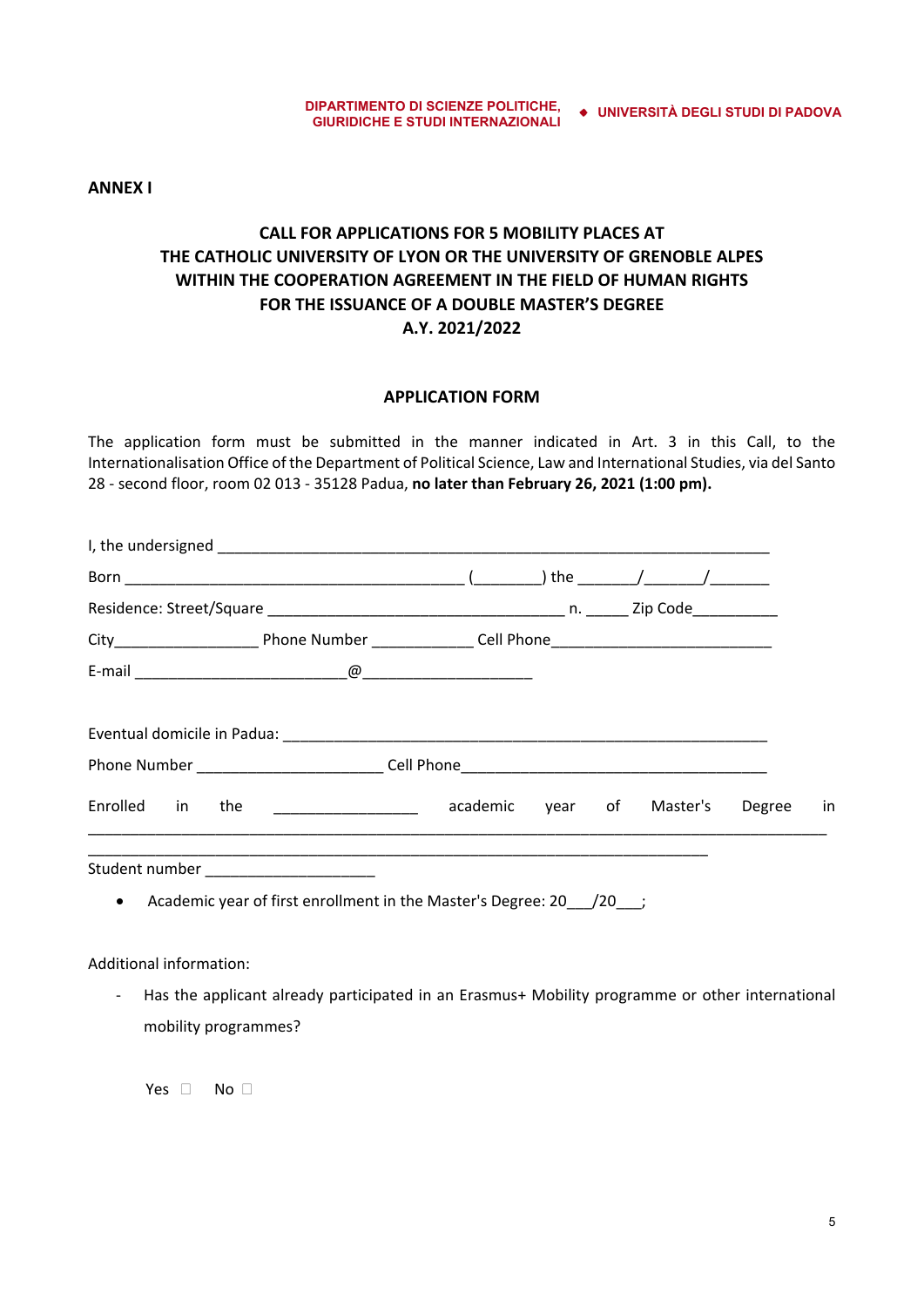‐If so, at which host university (name of the university and the foreign country)?

\_\_\_\_\_\_\_\_\_\_\_\_\_\_\_\_\_\_\_\_\_\_\_\_\_\_\_\_\_\_\_\_\_\_\_\_\_\_\_\_\_\_\_\_\_\_\_\_\_\_\_\_\_\_\_\_\_\_\_\_\_\_\_\_\_\_\_\_\_\_\_\_\_\_\_\_\_\_\_\_

‐For how many months?\_\_\_\_\_\_\_\_\_\_\_

#### **HEREBY A S K**

to be admitted to the selection for 5 mobility places at the Catholic University of Lyon or the University of Grenoble Alpes within the cooperation agreement in the field of Human Rights for the issuance of a double master's degree for the a.y. 2021/2022, reserved for students enrolled in the first year of the Master's Degree Program in "Human Rights and Multi‐level Governance" at the University of Padua.

I undertake to benefit the exchange place for the entire period in accordance with the conditions laid down in this call for application.

In addition to the above information, I enclose the documentation required by the call hereto, as follows:

- $\Box$  Self-certification of the Master's degree programme, listing the passed exams with related marks and ECTS credits gained (for the a.y. 2020‐2021;
- **Notivation letter;**
- Curriculum vitae (http://europass.cedefop.europa.eu/en/documents/curriculum‐vitae);
- $\Box$  Copy of an identity document;
- $\Box$  Other academic qualifications relevant for the candidate.

I consent to the use of my personal data, in observance of Legislative Decree 196/2003 and subsequent amendments and integrations, for the fulfilment of obligations connected to this procedure.

Place and date: \_\_\_\_\_\_\_\_\_\_\_\_\_ \_\_\_\_\_\_\_\_\_\_\_\_\_\_\_\_\_\_\_\_

The Declarant (legible signature):  $\blacksquare$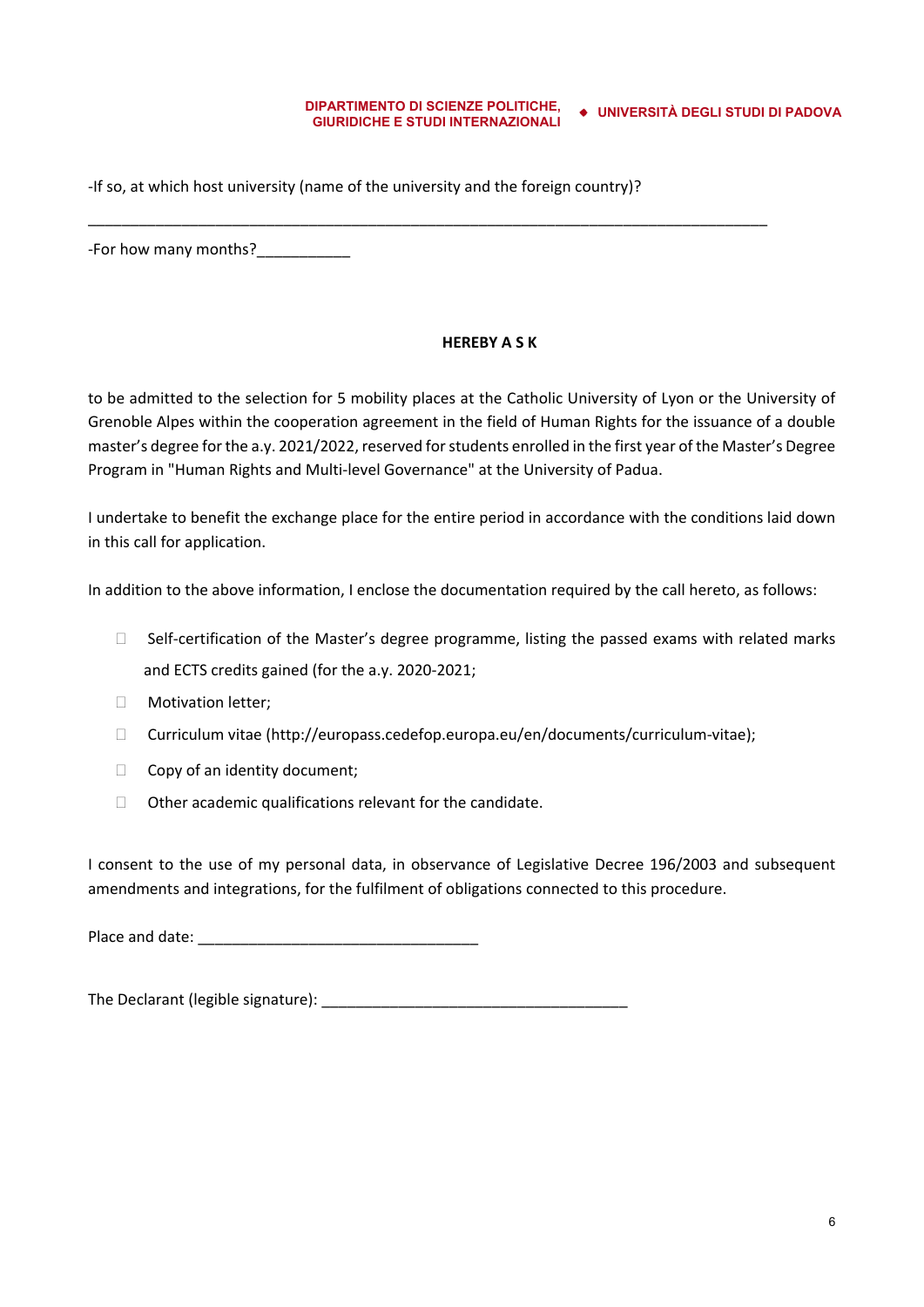#### **ANNEX II**

**Padova students who complete the course in Lyon Catholique University (UCLy) A.Y. 2021/2022** 

| Classes and exams to be passed                                     | <b>ECTS CREDITS</b> |  |  |  |  |
|--------------------------------------------------------------------|---------------------|--|--|--|--|
| YEAR 1 a.y. 2020/2021 (at UNIPD)                                   |                     |  |  |  |  |
| Microfinance for social change                                     | 6                   |  |  |  |  |
| Economic globalization and human rights OR Economics of human      | 6                   |  |  |  |  |
| capital                                                            |                     |  |  |  |  |
| International law of human rights                                  | 9                   |  |  |  |  |
| Human rights governance: Human rights in international politics    | 12                  |  |  |  |  |
| (module A) Human rights political analysis (module B)              |                     |  |  |  |  |
| Women's human rights OR Refugee human rights protection            | 6                   |  |  |  |  |
| Culture, society and human rights, OR Religions and human rights   | 6                   |  |  |  |  |
| Foreign language                                                   | 6                   |  |  |  |  |
| <b>Stage</b>                                                       | 9                   |  |  |  |  |
| Total credits 1 <sup>st</sup> year                                 | 60                  |  |  |  |  |
| YEAR 2 a.y. 2021/2022 (at UCLY)                                    |                     |  |  |  |  |
| (semestre 1, unité 1) Fondements des droits et libertés (Histoire  | 6                   |  |  |  |  |
| de la garantie des droits et libertés)                             |                     |  |  |  |  |
| (semestre 1, unité 1) Fondements des droits et libertés            | 6                   |  |  |  |  |
| (Fondements philosophiques des droits de l'homme)                  |                     |  |  |  |  |
| semestre 1, unité 2) Systèmes de protection des droits et libertés | 9                   |  |  |  |  |
| (semestre 1, unité 3) Méthodologie et professionnalisation         | 9                   |  |  |  |  |
| (semestre 2, unité 1) Droits civils et politiques                  | 3                   |  |  |  |  |
| (semestre 2, unité 2) Droits économiques, sociaux, culturels et    | 3                   |  |  |  |  |
| environnementaux                                                   |                     |  |  |  |  |
| (semestre 2, unité 3) Droits de l'homme et conflits internationaux | 3                   |  |  |  |  |
| (sem. 2, unité 4) Specialised English                              | 3                   |  |  |  |  |
| (sem. 2, unité 4) Dissertation                                     | 18                  |  |  |  |  |
| Total credits 2 <sup>nd</sup> year                                 | 60                  |  |  |  |  |
| <b>TOTAL ECTS CREDITS</b>                                          | 120                 |  |  |  |  |